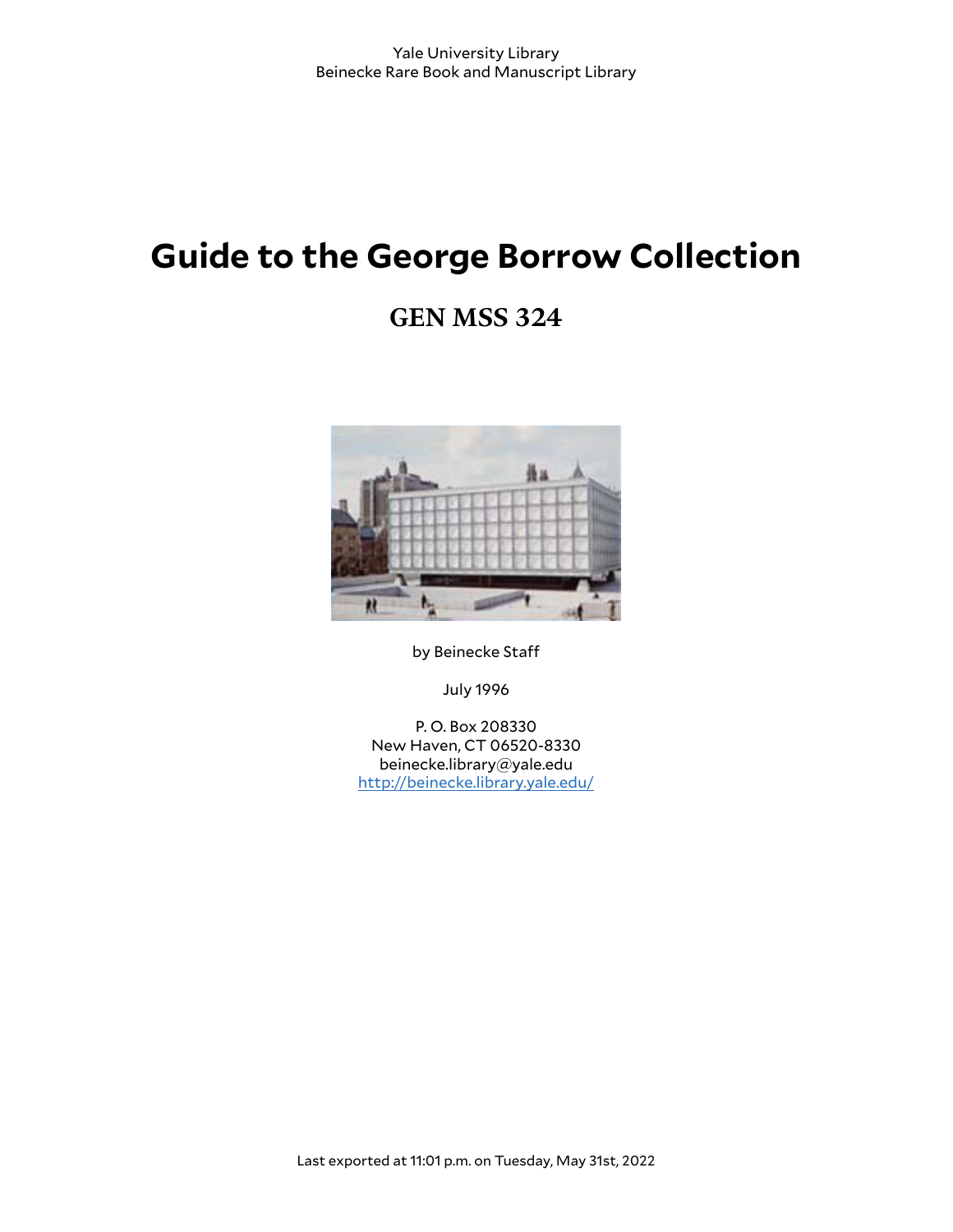# **Table of Contents**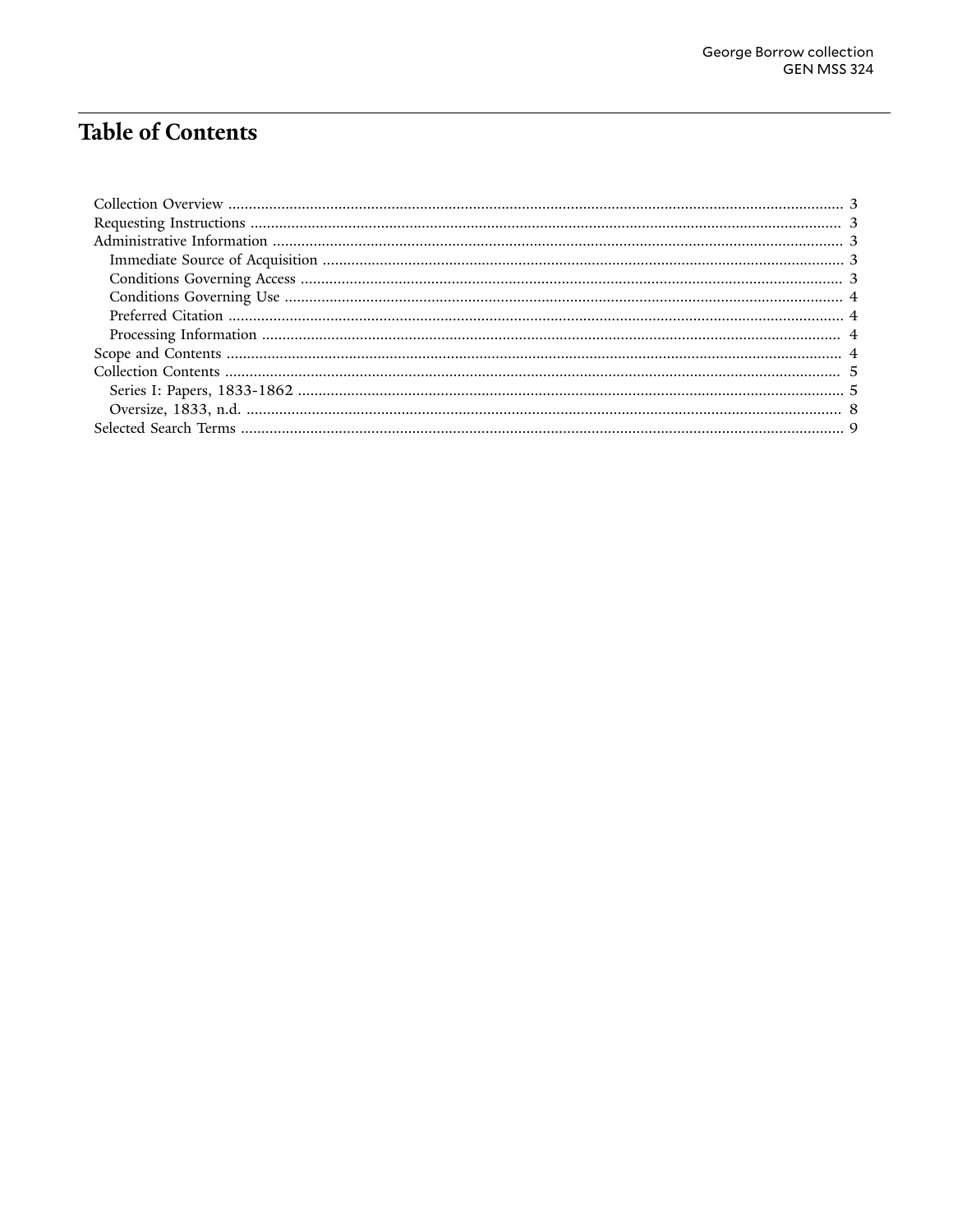#### <span id="page-2-0"></span>**Collection Overview**

|                                                        | <b>REPOSITORY:</b> Beinecke Rare Book and Manuscript Library<br>P.O. Box 208330<br>New Haven, CT 06520-8330<br>beinecke.library@yale.edu<br>http://beinecke.library.yale.edu/                                                                                                                                                                    |
|--------------------------------------------------------|--------------------------------------------------------------------------------------------------------------------------------------------------------------------------------------------------------------------------------------------------------------------------------------------------------------------------------------------------|
| <b>CALL NUMBER: GEN MSS 324</b>                        |                                                                                                                                                                                                                                                                                                                                                  |
|                                                        | CREATOR: Borrow, George, 1803-1881                                                                                                                                                                                                                                                                                                               |
|                                                        | <b>TITLE:</b> George Borrow collection                                                                                                                                                                                                                                                                                                           |
|                                                        | <b>DATES: 1833-1862</b>                                                                                                                                                                                                                                                                                                                          |
| <b>PHYSICAL DESCRIPTION: 1.9 linear feet (2 boxes)</b> |                                                                                                                                                                                                                                                                                                                                                  |
| <b>LANGUAGE: English</b>                               |                                                                                                                                                                                                                                                                                                                                                  |
|                                                        | <b>SUMMARY:</b> Collection includes various manuscripts of poems and essays by Borrow;<br>manuscripts of translations by Borrow of poems by Vincenzo da Filicaia,<br>Claus Frimann, Dafydd ap Gwilym, Duncan Ban MacIntyre, and Goronwy<br>Owen; and one letter from Borrow, probably to John Murray, publisher of<br>Borrow's "The Romany Rye." |
|                                                        | <b>ONLINE FINDING AID:</b> To cite or bookmark this finding aid, please use the following link: https://<br>hdl.handle.net/10079/fa/beinecke.borrow                                                                                                                                                                                              |

#### <span id="page-2-1"></span>**Requesting Instructions**

To request items from this collection for use in the Beinecke Library reading room, please use the request links in the HTML version of this finding aid, available at [https://hdl.handle.net/10079/fa/beinecke.borrow.](https://hdl.handle.net/10079/fa/beinecke.borrow)

To order reproductions from this collection, please send an email with the call number, box number(s), and folder number(s) to [beinecke.images@yale.edu.](mailto:beinecke.images@yale.edu)

Key to the container abbreviations used in the PDF finding aid:

b. box

f. folder

### <span id="page-2-2"></span>**Administrative Information**

### <span id="page-2-3"></span>**Immediate Source of Acquisition**

Ongoing collection of documents acquired by gift and purchase from various sources. Source information is recorded on the folders. For further information, consult the appropriate curator.

#### <span id="page-2-4"></span>**Conditions Governing Access**

The materials are open for research.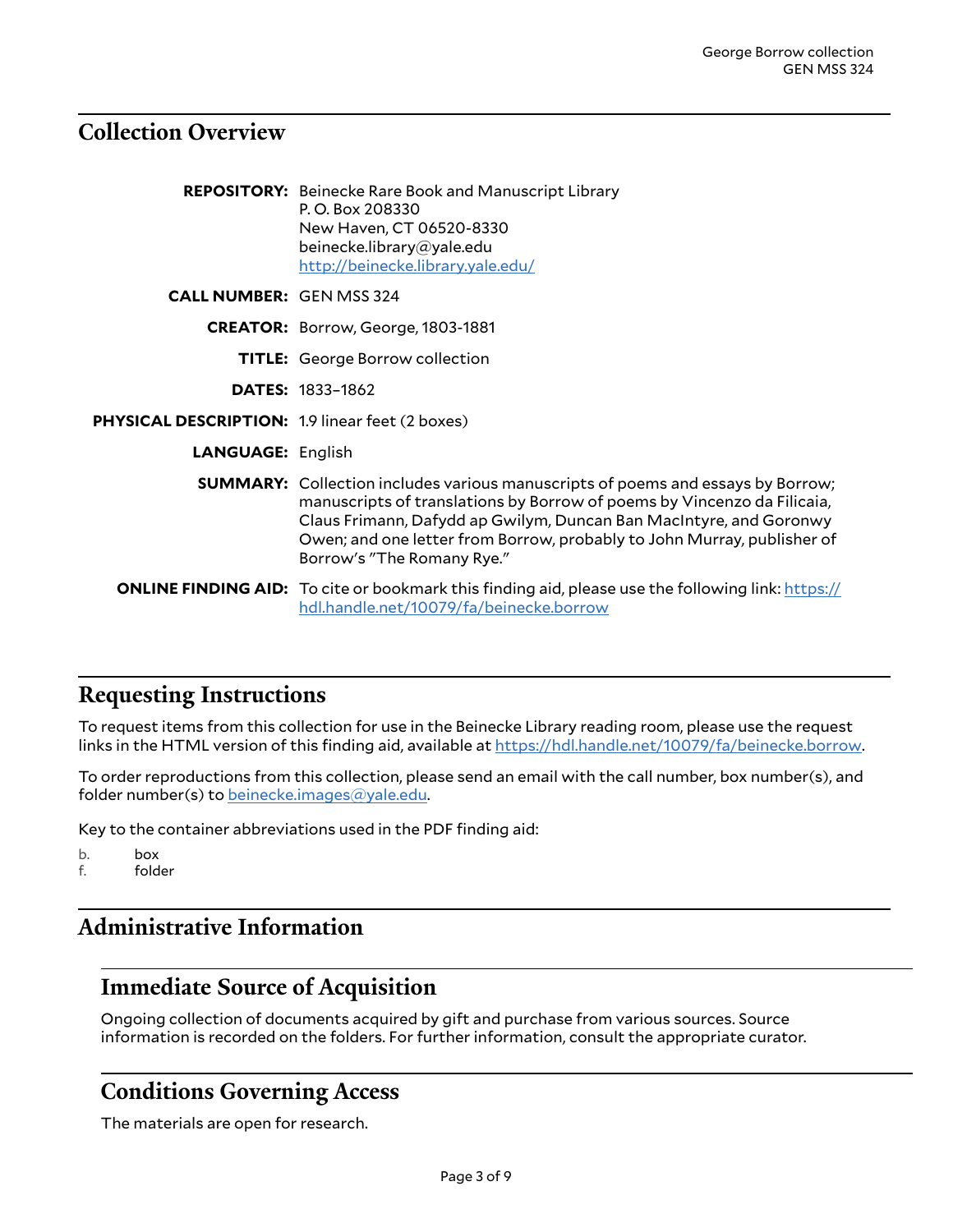## <span id="page-3-0"></span>**Conditions Governing Use**

The George Borrow Collection is the physical property of the Beinecke Rare Book and Manuscript Library, Yale University. Literary rights, including copyright, belong to the authors or their legal heirs and assigns. For further information, consult the appropriate curator.

### <span id="page-3-1"></span>**Preferred Citation**

George Borrow Collection. General Collection. Beinecke Rare Book and Manuscript Library, Yale University.

#### <span id="page-3-2"></span>**Processing Information**

This finding aid was produced from previously existing cards in the Manuscripts Catalog. All pertinent bibliographical information has been retained. This finding aid will be updated periodically to account for new materials that may be added to the collection. The date of the most recent update is noted on the title page. For information on material that may have been added since the last update, please consult the Public Service Desk.

### <span id="page-3-3"></span>**Scope and Contents**

This finding aid encompasses accessions of single manuscripts and small groups of manuscripts and other papers, by or pertaining to George Borrow, acquired by the library from a variety of sources. Materials incorporated into the collection prior to October 1997 have been organized into one series, *[Papers](#page-4-1)* .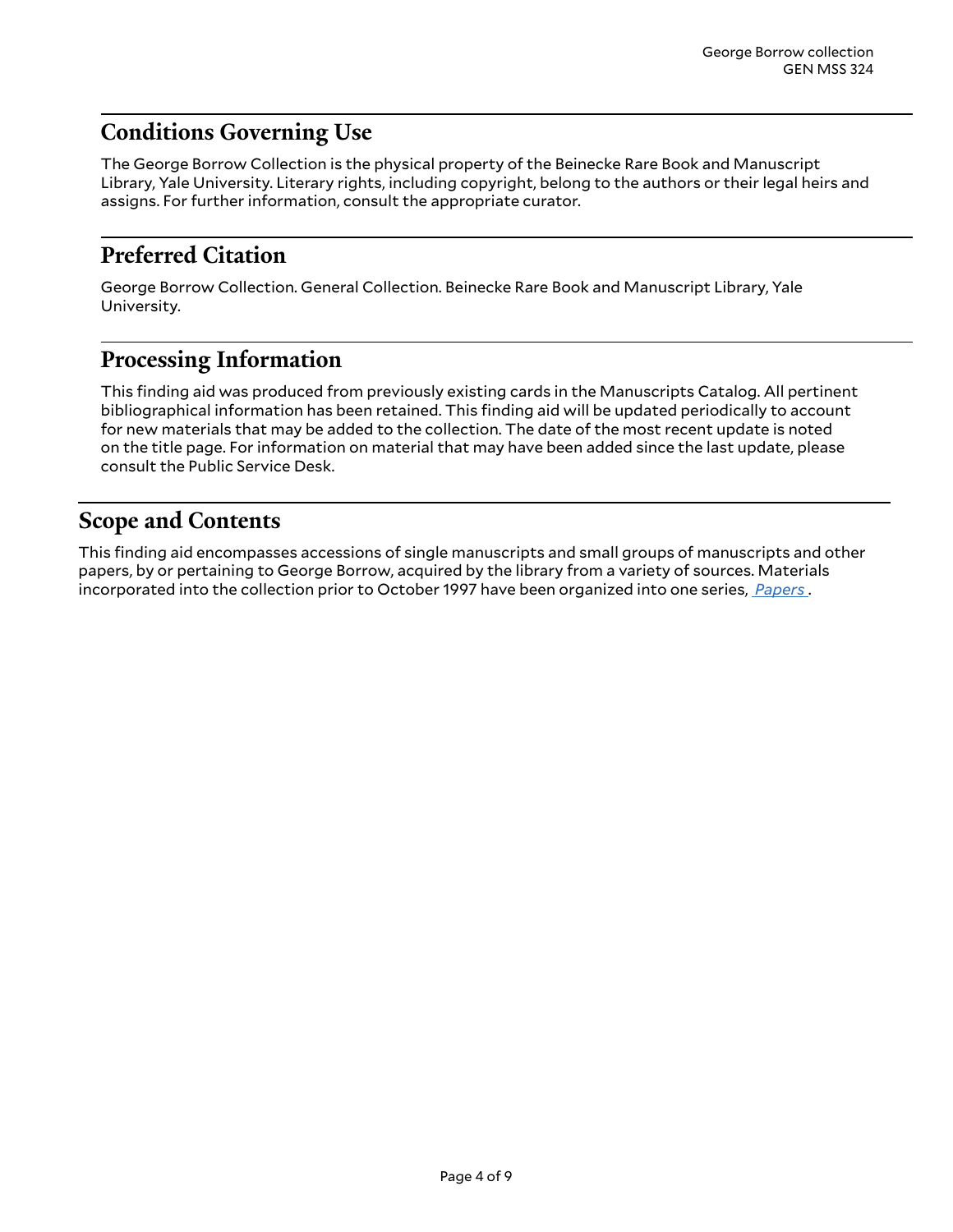#### <span id="page-4-1"></span><span id="page-4-0"></span>**Collection Contents Series I: Papers, 1833-1862** *0.4' (1 box)*

| b. 1, f. 1 | ALS to an unidentified recipient [John Murray, publisher of Borrow's The Romany<br>Rye?], [No place, probably London]                                                                                                                                   | [ca. 1857] |
|------------|---------------------------------------------------------------------------------------------------------------------------------------------------------------------------------------------------------------------------------------------------------|------------|
| b. 1, f. 2 | "Beowulf"<br>Includes typed transcript<br>Acc #: 641231-d                                                                                                                                                                                               | n.d.       |
|            | "The Death of Napoleon," autograph manuscript of two versions of a poem, [n.p.]<br>Stored in: Oversize Box 2, folder 22<br>Published in The Works of George Borrow, ed. by Clement Shorter, London, 1923. v.<br>9, p. 26-29                             | n.d.       |
| b. 1, f. 3 | "The Fox," autograph manuscript translation of a poem, [n.p.]<br>From the Welsh of Dafydd ap Gwilym. Published in The Works of George Borrow,<br>ed. by Clement Shorter. London, 1923. v. 8, p. 267-8                                                   | n.d.       |
| b. 1, f. 4 | "Gypsy Scenes," autograph manuscript poem of 28 stanzas of 4 lines each<br>Begins: "O wife, beseech the prison lord " Published in The Works of George<br>Borrow, ed. by Clement Clement Shorter (Norwich Edition) London, 1923, vol. IX, p.<br>160-164 | n.d.       |
| b. 1, f. 5 | "Here at hame " 13 lines in Borrow's hand<br>In wrapper labelled: This looks like a fragment of MacIntyre's ode to Ben Dourain<br>which is mentioned in Wild Wales. Ch. 18                                                                              | n.d.       |
| b. 1, f. 6 | "Hertugen Af Skage (The Duke's Daughter of Skage)," translation in Borrow's<br>hand, with typewritten transcript<br>Danish ballad                                                                                                                       | n.d.       |
| b. 1, f. 7 | "History of James Allan," autograph manuscript, with typewritten transcript<br>Acc #: 690410-b                                                                                                                                                          | n.d.       |
| b. 1, f. 8 | "In the eighteenth hundred year," translation in Borrow's hand<br>[Beginning of poem] fragment from the Romany[?]                                                                                                                                       | n.d.       |
| b. 1, f. 9 | "Letter of the flying," translation in Borrow's hand<br>[Beginning of poem] fragment of a Danish or Old Norse poem. With notes on<br>Northern poetry                                                                                                    | n.d.       |
|            | "Ode to Horneel," autograph manuscript of two versions of a translation, from the 1833<br>Norwegian of Claus Frimann, [n.p.]<br>Stored in: Oversize Box 2, folder 23                                                                                    |            |
|            | Accompanied by two copies of a note about the author in Borrow's hand. Printed<br>in The Works of George Borrow, ed. by Clement Shorter. London, 1923. v. 8, p.<br>129-138                                                                              |            |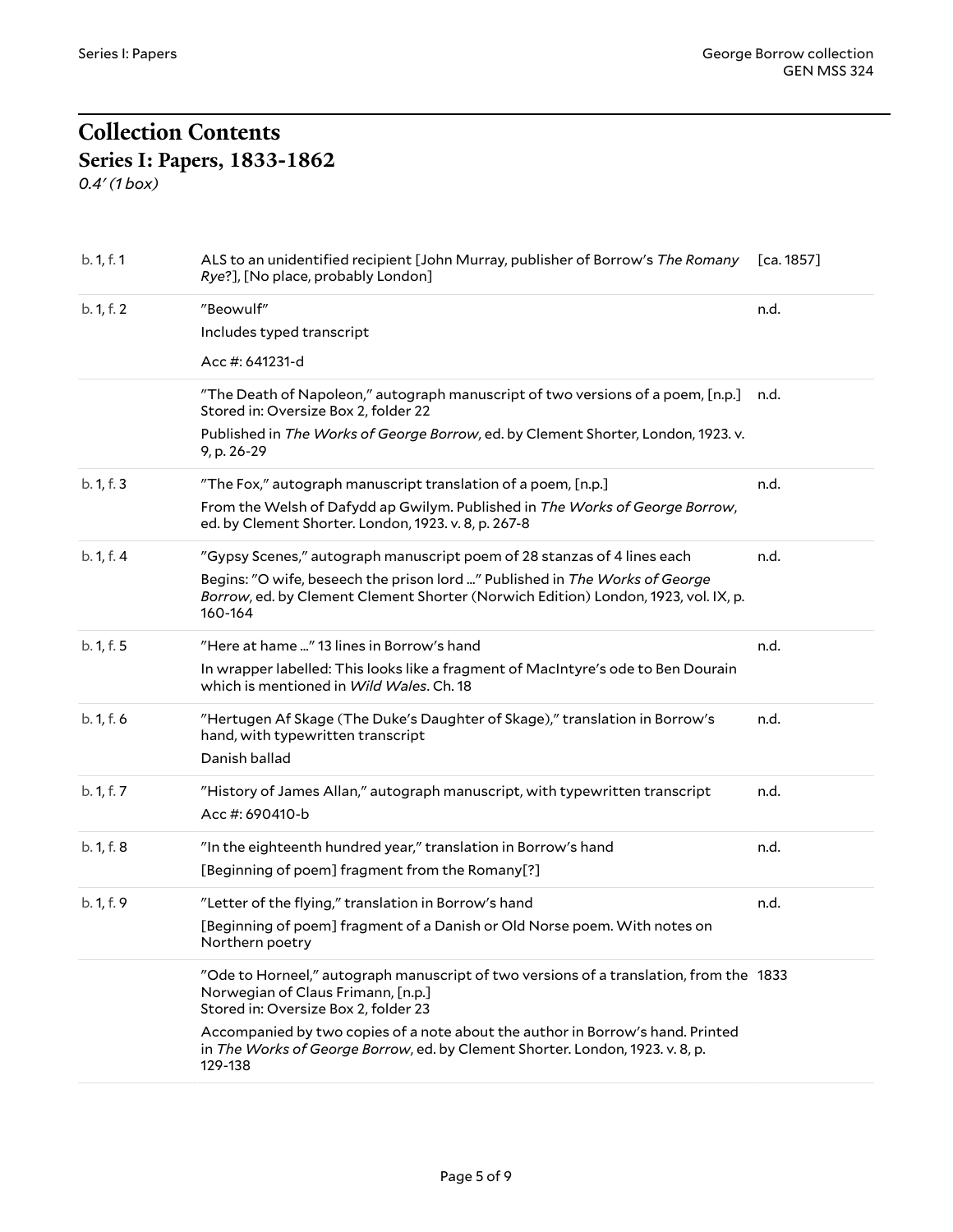| b. 1, f. 10 | "Parchments with age all dusty and dim," autograph manuscript poem                                                                                                                                                                                                                          | n.d.   |
|-------------|---------------------------------------------------------------------------------------------------------------------------------------------------------------------------------------------------------------------------------------------------------------------------------------------|--------|
|             | Fragments. [Borrow's note]: Part of a poem relating to the Danish historian<br>Saxo Grammaticus; 6 lines from Oehlenschlaeger's St. Hansaften. Translation in<br>Borrow's hand                                                                                                              |        |
| b. 1, f. 11 | "The Pedigree of the Muse," autograph manuscript poem of 126 lines, from the<br>Welsh of Goronwy Owen                                                                                                                                                                                       | n.d.   |
|             | Begins: "Ole Homer, Grecian bard divine " Printed, with many variations, in The<br>Works of George Borrow, edited by Clement Shorter (Norwich Edition) London,<br>1923, vol. VIII, p. 307-311                                                                                               |        |
| b. 1, f. 12 | "Rabbi Benjamin Bar Jona of Tudela," autograph manuscript                                                                                                                                                                                                                                   | n.d.   |
|             | "The ms was bought by Dr. [George Alexander] Kohut from G. Michelmore<br>Co., London, some time around 1924, for \$120. It is catalogued as no. 45 in P.P.<br>Levertoff's Notes upon an important collection of Hebraica. London, [1924].<br>Levertoff dates the ms circa 1886." - L. Nemoy |        |
| b. 1, f. 13 | "The Sharp-Tongued Lady," autograph manuscript poem of 2 stanzas of 4 lines<br>each                                                                                                                                                                                                         | n.d.   |
|             | Begins: "Oh Sophy, 'tis your vile abusive tongue " Printed in The Works of George<br>Borrow, edited by Clement Shorter (Norwich Edition) London, 1923, vol. IX, p. 247                                                                                                                      |        |
| b. 1, f. 14 | "Sir Truel's Daughters," translation in Borrow's hand                                                                                                                                                                                                                                       | n.d.   |
|             | Fragment of the Danish ballad                                                                                                                                                                                                                                                               |        |
| b. 1, f. 15 | "Song," from the Gaelic [?], translation in Borrow's hand                                                                                                                                                                                                                                   | n.d.   |
| b. 1, f. 16 | "Song as if made by one girl on another. From the Gaelic of MacIntyre," translation n.d.<br>in Borrow's hand                                                                                                                                                                                |        |
|             | Acc #: 630322-a                                                                                                                                                                                                                                                                             |        |
|             | "Songs of the East," autograph manuscript<br>Stored in: Oversize Box 2, folder 24                                                                                                                                                                                                           | n.d.   |
|             | Bookplate of Mary Pinkerton Carlisle                                                                                                                                                                                                                                                        |        |
| b. 1, f. 17 | "Sweden." Autograph manuscript essay with corrections and revisions<br>On Swedish history and literature                                                                                                                                                                                    | n.d.   |
| b. 1, f. 18 | "Taillefer, from the Norman French," autograph manuscript<br>Also includes Borrow's copy of part of the original "Roman de Rou" and<br>manuscript poem, "To the Spider"                                                                                                                     | n.d.   |
|             | Acc #: 601216-c                                                                                                                                                                                                                                                                             |        |
|             | "The Wandering Children and the Benevolent Gentleman," autograph manuscript n.d.<br>$p$ oem, $[n.p.]$<br>Stored in: Oversize Box 2, folder 25<br>Published in The Works of George Borrow, ed. by Clement Shorter, London, 1923. v.<br>18, p. 237-9                                          |        |
|             |                                                                                                                                                                                                                                                                                             |        |
| b. 1, f. 19 | "The Welsh and their Literature," autograph manuscript of portions of an essay<br>Published as an article in The Quarterly Review, 1861 Jan, p. 38-63                                                                                                                                       | [1861] |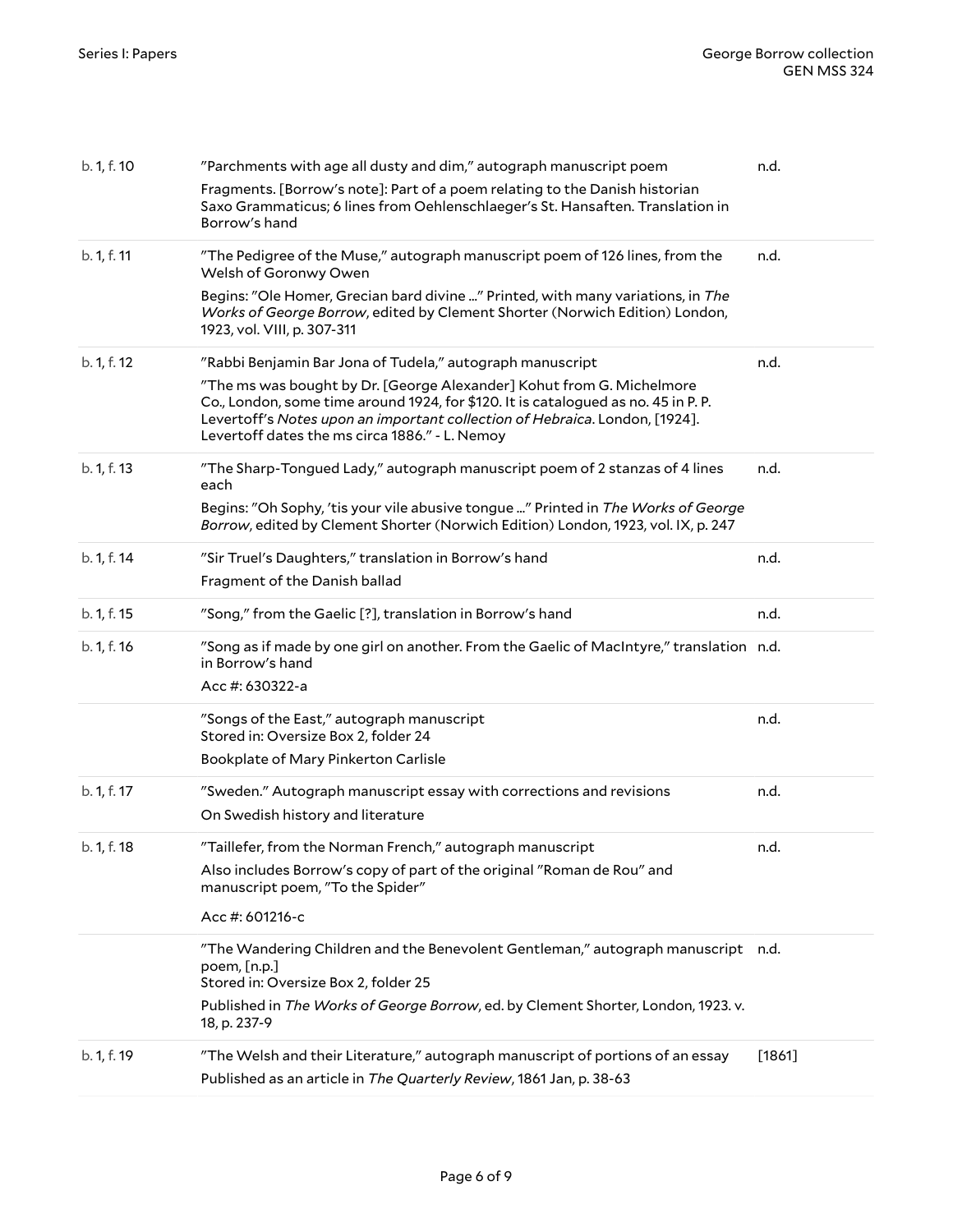b. 1, f. 20-21 *Wild Wales*, autograph manuscript of parts of various chapters of the book Including the poems "Lines on a spring," "Poverty and riches" (early draft), and a translation of Filicaia's sonnet on Italy. *Wild Wales* was first published in 1862 [1862?]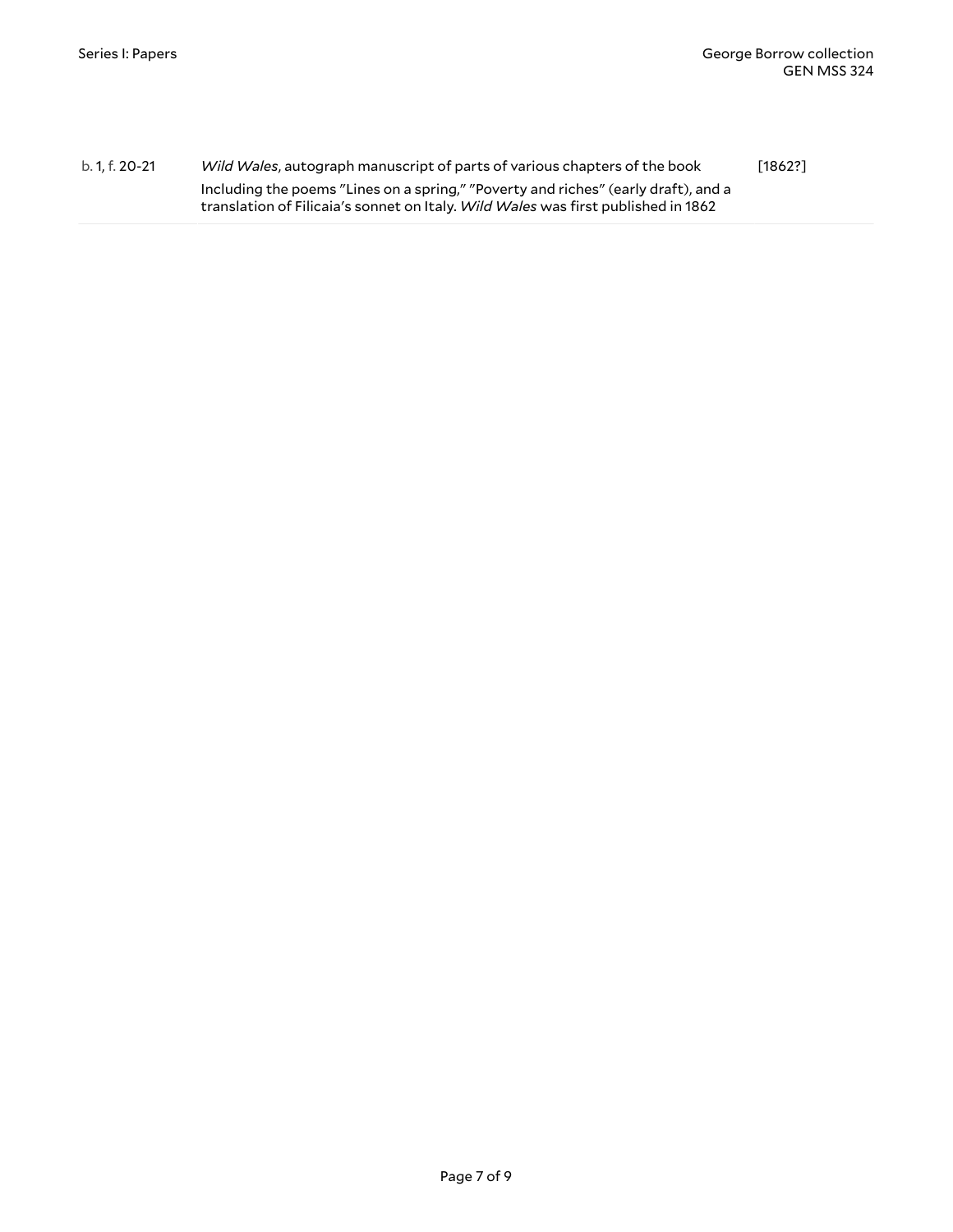#### <span id="page-7-0"></span>**Oversize, 1833, n.d.**

*1.5' (1 box)*

*Oversize* contains materials from the *Papers* series, arranged in the order in which they appear in the series

| 22 | b. 2 (Oversize), f. "The Death of Napoleon," autograph manuscript                                           | n.d. |
|----|-------------------------------------------------------------------------------------------------------------|------|
| 23 | b. 2 (Oversize), f. "Ode to Horneel," autograph manuscript of two versions of a translation                 | 1833 |
| 24 | b. 2 (Oversize), f. "Songs of the East," autograph manuscript                                               | n.d. |
| 25 | b. 2 (Oversize), f. "The Wandering Children and the Benevolent Gentleman" autograph manuscript n.d.<br>poem |      |